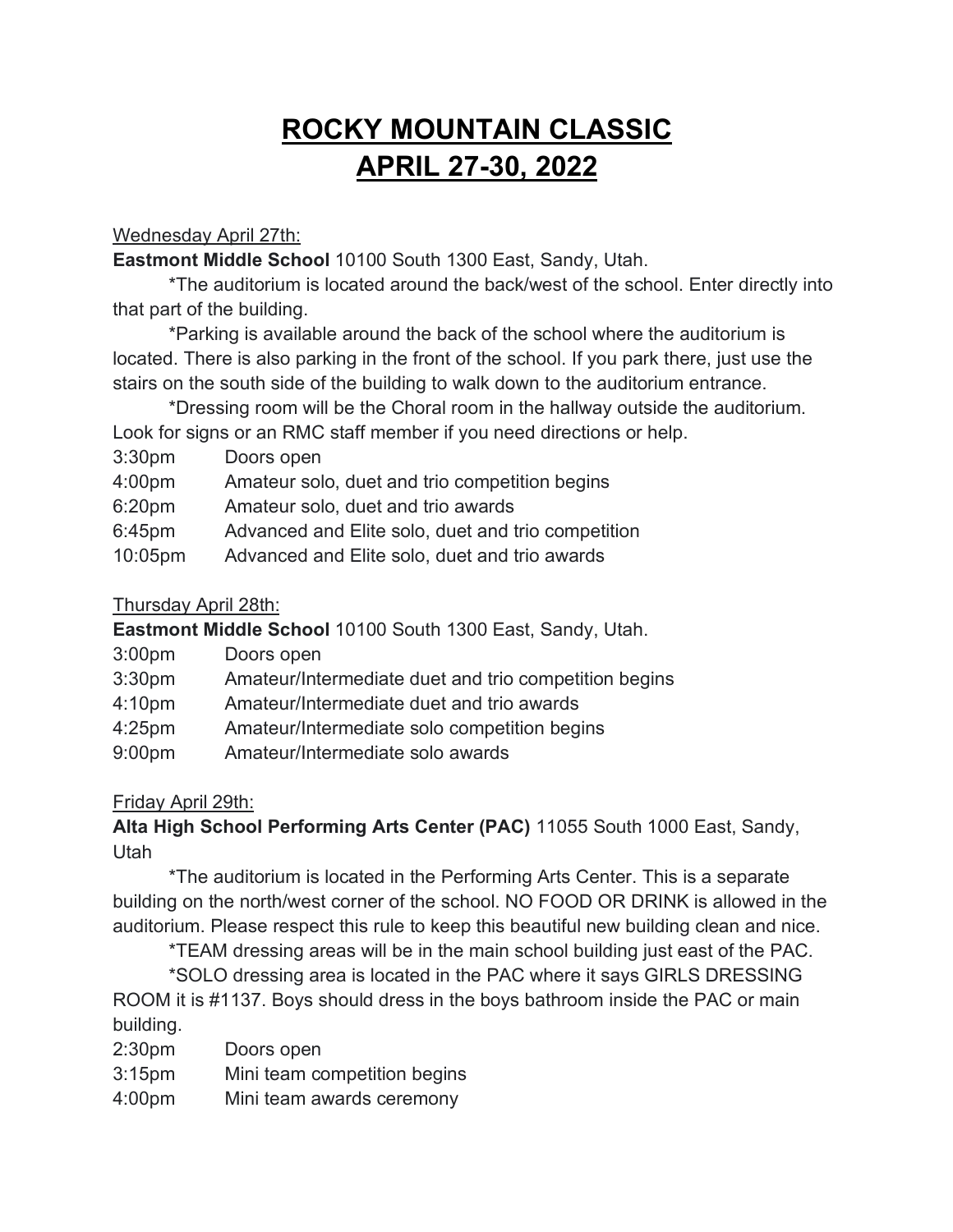| 4:20 <sub>pm</sub> | Intermediate Petite and Junior solo, duet and trio competition begins |  |  |  |  |  |  |
|--------------------|-----------------------------------------------------------------------|--|--|--|--|--|--|
|--------------------|-----------------------------------------------------------------------|--|--|--|--|--|--|

- 6:35pm Intermediate Petite and junior solo, duet and trio awards
- 7:00pm Intermediate Teen and Senior solo, duet and trio competition begins
- 10:15pm Intermediate Teen and Senior solo, duet and trio awards

#### Saturday April 30th:

**Alta High School Performing Arts Center (PAC)** 11055 South 1000 East, Sandy, Utah

- 8:00am Doors open
- 9:00am Amateur and Petite team competition
- 11:05am Amateur and Petite team awards
- 11:30am Amateur/Intermediate team competition
- 2:20pm Amateur/Intermediate team awards

2:45pm Intermediate, Advanced and Elite team competition begins

8:00pm Final awards ceremony (Duet/trio high point, junior, teen, senior,

intermediate, advanced, elite team awards and top 10. Studio trophies, judges choice, production high point and overall awards.

Spectators: There is no admission charge for spectators. NO FOOD OR DRINK is allowed in the auditorium of either school. Please be respectful of the facilities we are using by following this rule.

## Dressing rooms:

SOLOS: Wednesday and Thursday the choral room will be used for solo, duet and trio dressing room. This is just outside the auditorium in the hallway.

Friday the soloist dressing room is located in the PAC room 1137.

TEAM: Friday and Saturday the dressing rooms are in the main school. The commons/cafeteria is directly inside the main doors on the school just east of the PAC. It will be curtained off for teams to share as a large dressing area. Please be respectful of the space and give everyone room. PLEASE NO BOYS OR MEN.

BOYS: Please use boys bathrooms to change. If you have a large group of boys that need a different area to use as a dressing room, please let Alisha know asap and we will arrange one for you.

Awards: All solos, duets and trios will receive a trophy for participation, and be announced based on adjudication.

Teams will receive a beautiful custom studio trophy and each routine will be announced based on adjudication.